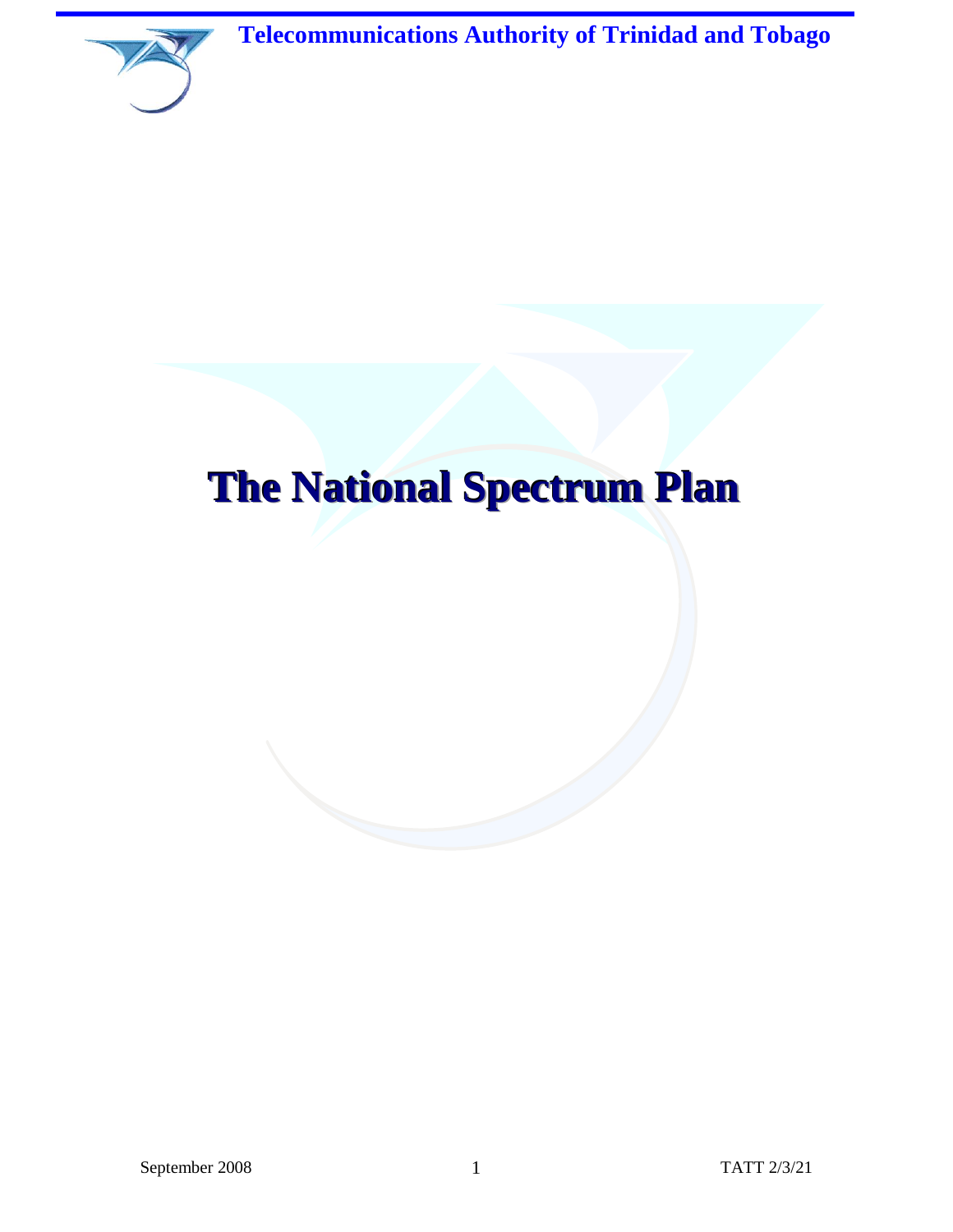| <b>Maintenance History</b> |                       |                |  |  |
|----------------------------|-----------------------|----------------|--|--|
| Date                       | <b>Change Details</b> | <b>Version</b> |  |  |
| September 4, 2008          | <b>First Draft</b>    | 0.1            |  |  |
| September 18, 2008         | <b>Second Draft</b>   | 0.2            |  |  |
| September 29, 2008         | <b>Final Version</b>  | 1.0            |  |  |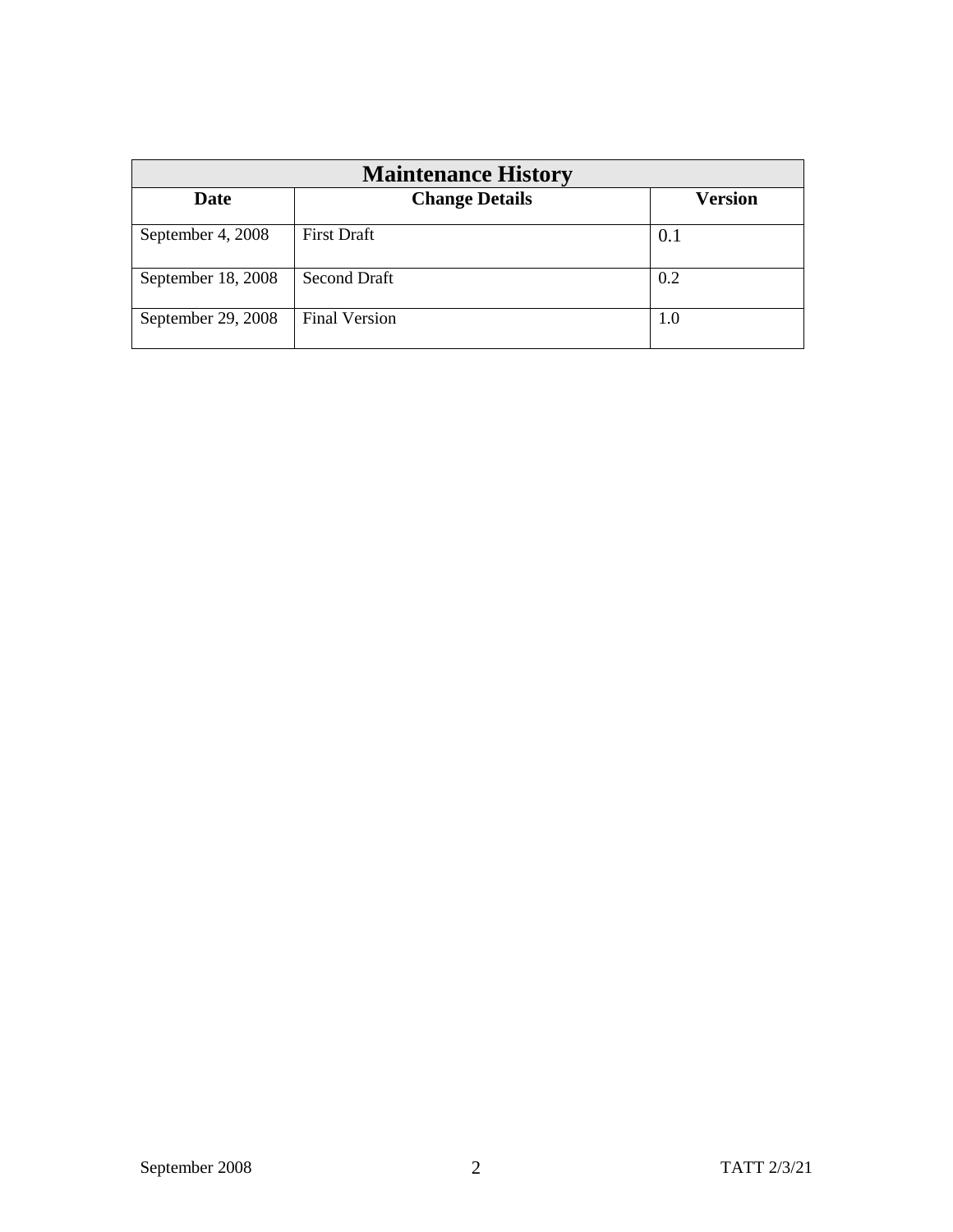# <span id="page-2-0"></span>**Table of Contents**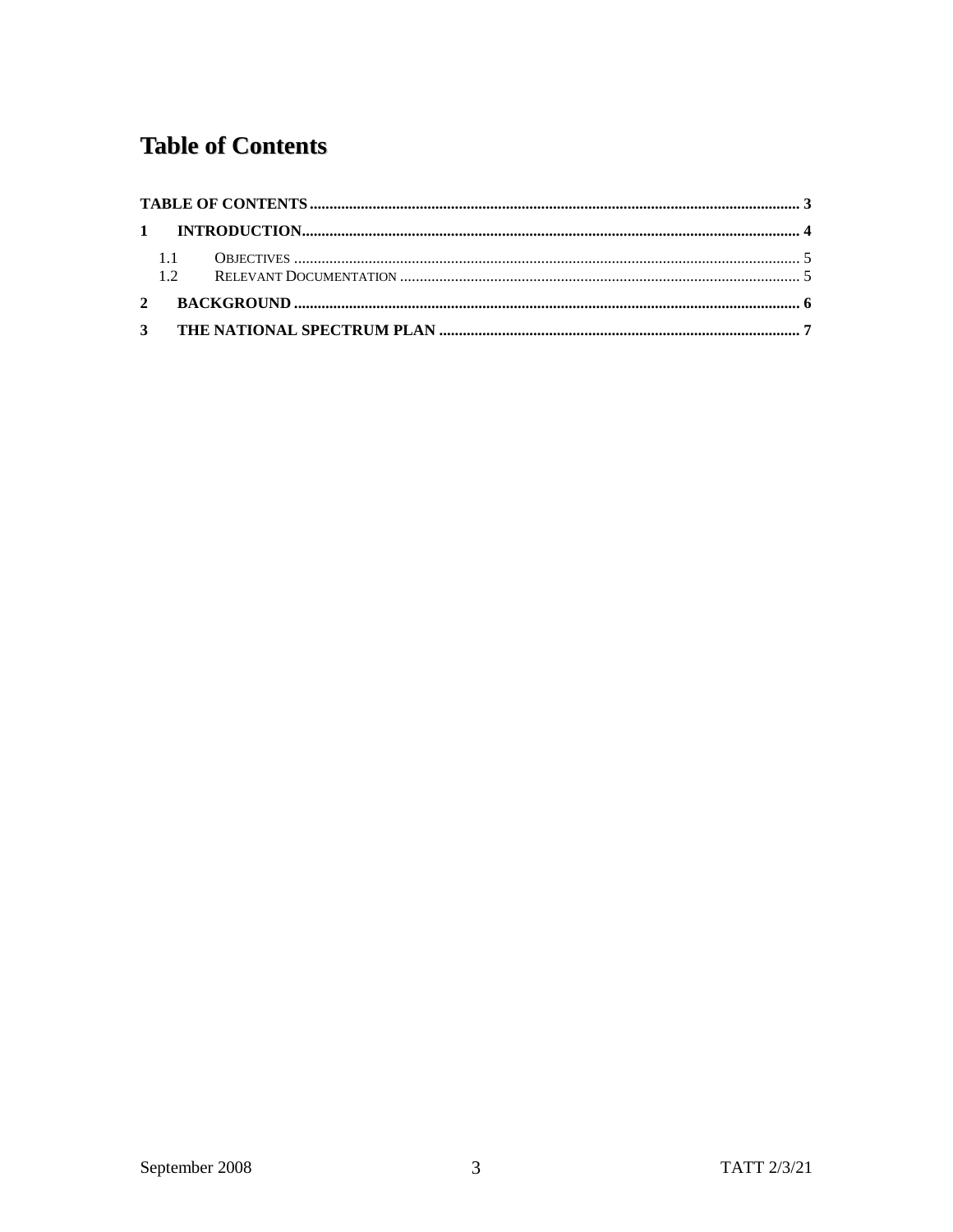# <span id="page-3-0"></span>**1 Introduction**

The Telecommunications Authority of Trinidad and Tobago (The Authority) is required to develop a National Spectrum Plan in order to regulate the use of the spectrum in accordance with the Telecommunications Act (2001), sections  $41(2)$ , (3) & (4), which state:

*41. (2) The Authority shall develop a spectrum plan in order to regulate the use of spectrum. (3)The National Spectrum Plan shall be made available to the public in the manner prescribed by the Authority. (4) The National Spectrum Plan shall state how the spectrum shall be used and the procedures for licensing frequency bands.*

The Authority has developed a draft Spectrum Management Policy, draft Radio Spectrum Regulations and several spectrum plans and other related documents to facilitate the liberalisation of the relevant markets in the Telecommunications and Broadcasting Sectors. The Authority has also developed the Trinidad and Tobago Frequency Allocation Table (TTFAT) which identifies which spectrum bands are allocated for specific services and this document is a core element of the National Spectrum Plan (NSP).

Trinidad and Tobago is a signatory to the ITU convention and the Authority has ensured that the TTFAT is consistent with the ITU's Recommendations and Radio Regulations (RR).

Further to the TTFAT, band plans have been developed for the provision of specific telecommunications and broadcasting services. For example, the Spectrum Plan for the Accommodation of Public Mobile Telecommunications Services was the first spectrum plan produced as the cellular mobile market was the first market opened to competition in Trinidad and Tobago by the Authority. To date, spectrum planning documents have also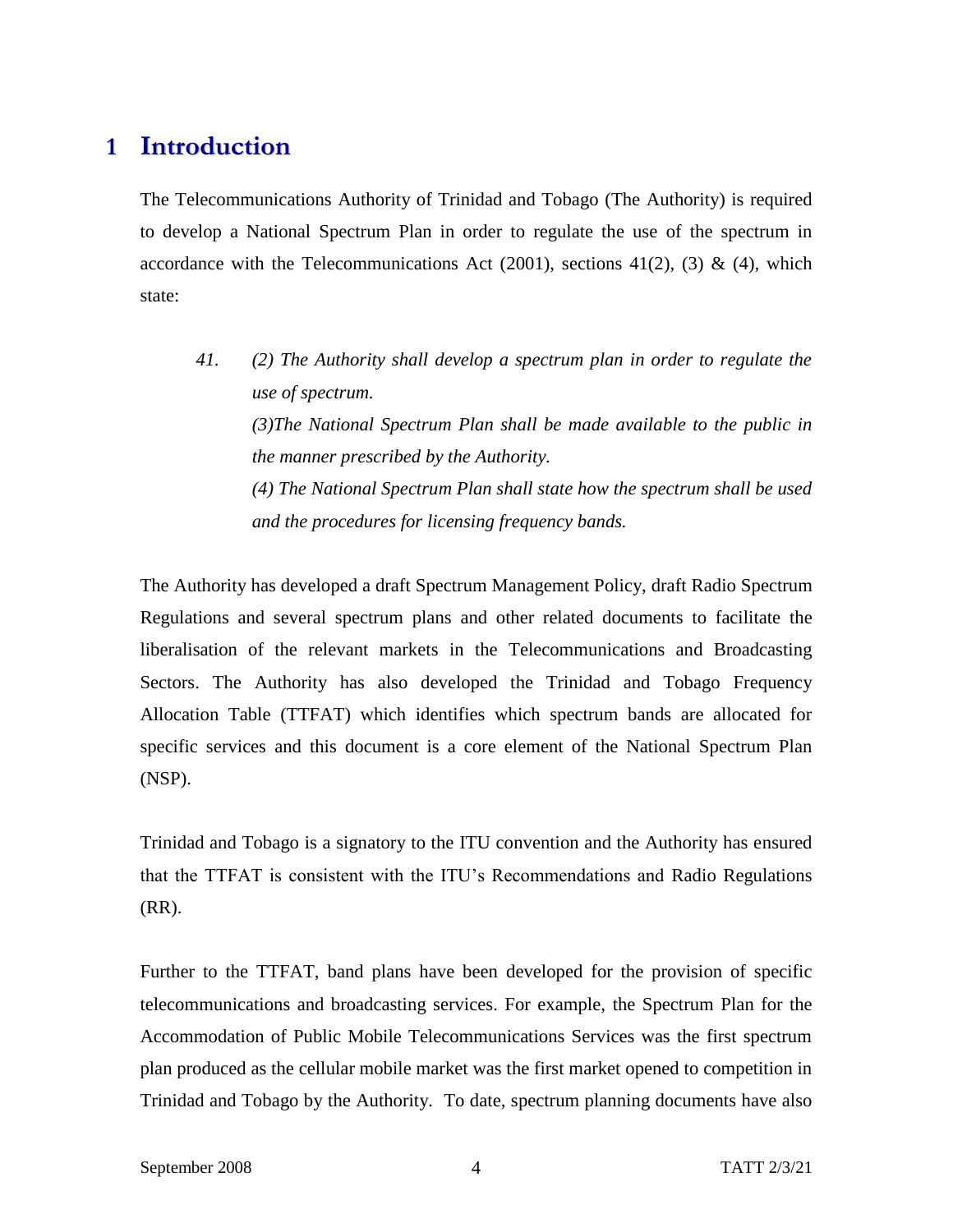been developed for free-to-air Radio (FM) broadcasting Services, Free to Air Television broadcasting services, as well as broadband wireless access (BWA) services.

The main purpose of the National Spectrum Plan (NSP) is to provide a framework in order to regulate the use of spectrum and allow its efficient use in an orderly manner in accordance with the Authority's mandate. This includes the allocation, reallocation, assignment and re-assignment of spectrum.

## <span id="page-4-0"></span>**1.1 Objectives**

The objectives of the National Spectrum Plan are:

- 1. To define spectrum bands to be allocated and reallocated for telecommunications and broadcasting services.
- 2. To provide information to licensees and applicants on what bands can be used to provide telecommunications and broadcasting services.
- 3. To define frequency assignment plans within the various bands for the particular services.
- 4. To provide guidelines on licensing and the procedures for telecommunications and broadcasting services.
- 5. To identify the technical requirements and limits for telecommunications and broadcasting services.

## <span id="page-4-1"></span>**1.2 Relevant Documentation**

The National Spectrum Plan is consistent with other policies, plans and regulations prepared by the Authority including the following:-

- Draft Spectrum Management Policy
- Draft Radio Spectrum Regulations
- Framework for the Authorization of Telecommunications Networks and Services and Broadcasting Services in Trinidad and Tobago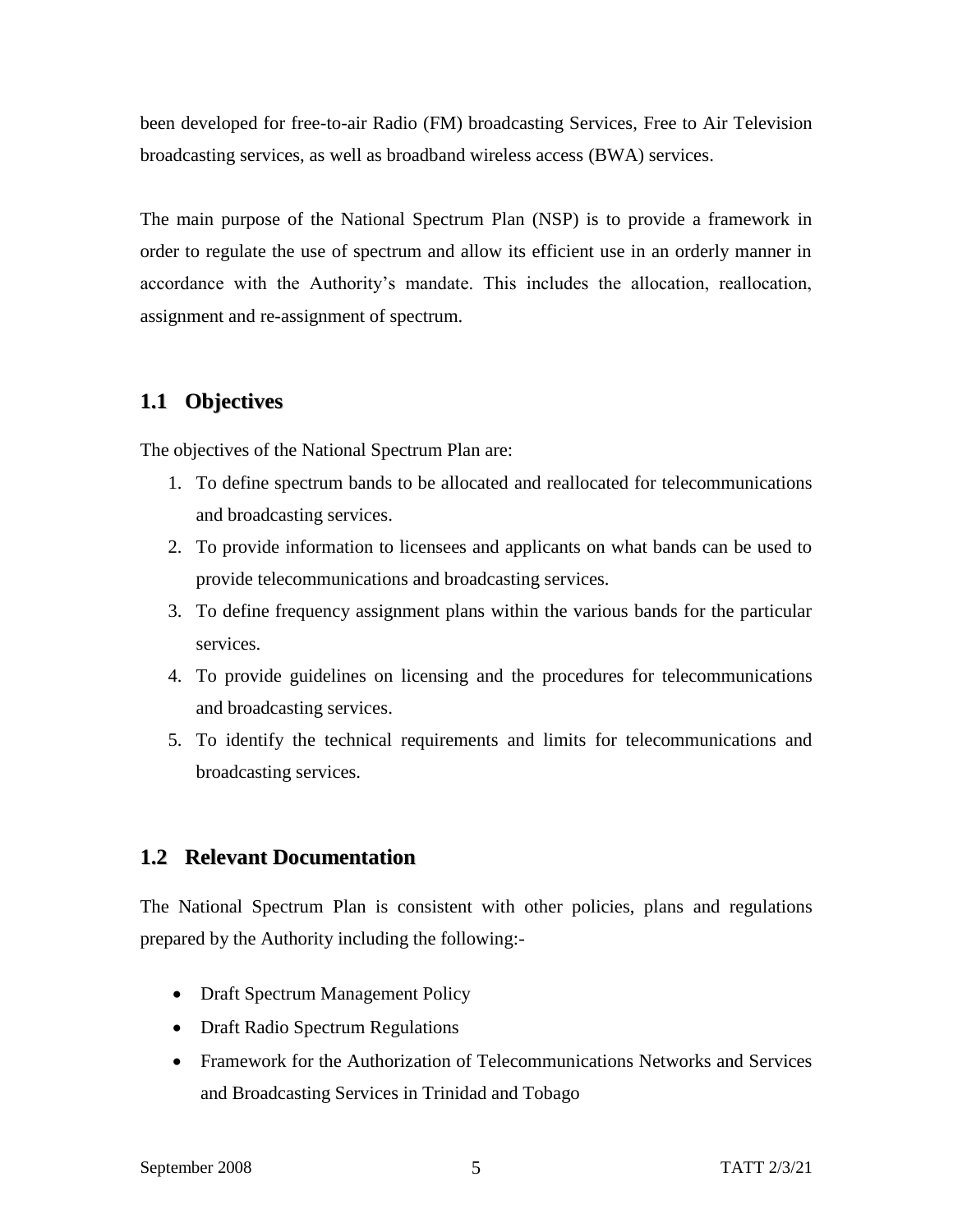# <span id="page-5-0"></span>**2 Background**

The radio frequency spectrum is a scarce national resource that is essential to the provision of a wide range of activities, including national defence, public safety, air, land and sea transportation, broadcasting and commercial telecommunications services. Careful management of the radio spectrum is essential to ensure that the unique social and economic benefits that it provides are fully realised.

Under the Telecommunications Act 2001, frequency spectrum is defined as "*the continuous range of electromagnetic wave frequencies used for telecommunications*". The allocated radio spectrum, as defined in the ITU Radio Regulations, covers the frequency range 9 kHz to 1,000 GHz.

Use of the radio spectrum is indispensable for the provision of a wide range of telecommunications services and over the past few years the developments in telecommunications technologies and the demand for new telecommunications services have placed an even greater demand on the use of the radio frequency spectrum.

It is widely agreed that the availability of a good telecommunications infrastructure and high quality cost effective telecommunications services are considered essential to the social and economic development of a country, so it is therefore imperative that the frequency spectrum resource be effectively managed to optimize the delivery of telecommunications services in Trinidad and Tobago and thereby realize the potential benefits to facilitate the social and economic objectives of the country.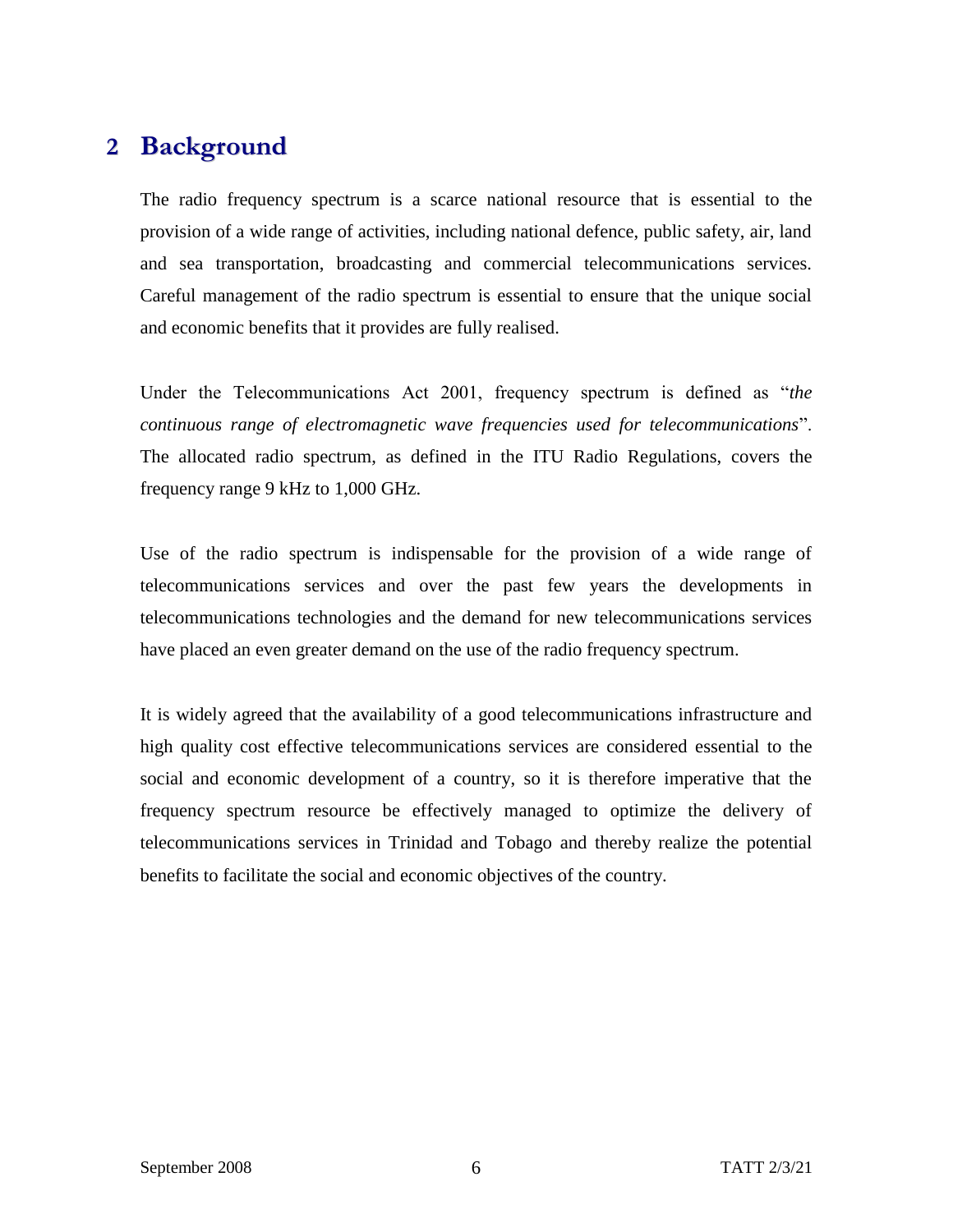## <span id="page-6-0"></span>**3 The National Spectrum Plan**

The National Spectrum Plan is the collection of all spectrum planning documents developed by the Telecommunications Authority of Trinidad and Tobago. The draft Spectrum Management Policy and draft Radio Spectrum Regulations provide the foundation for the National Spectrum Plan which is administered through the Framework for the Authorization of Telecommunications Networks and Services and Broadcasting Services in Trinidad and Tobago.

Spectrum planning may include, but are not limited to, frequency band plans, frequency assignment plans, procedures for licensing, allocation and re-allocation of spectrum (refarming plans), and assignment and re-assignment of frequencies. It may also identify the procedure for licensing and any restrictions or limits on the use of the spectrum. These documents may include spectrum plans, authorisation frameworks and frequency allocation tables.

The National Spectrum Plan [\(http://www.tatt.org.tt/ddocs/nationalspectrumplan.pdf](http://www.tatt.org.tt/ddocs/nationalspectrumplan.pdf) ) currently comprises the following documents developed by the Authority:

#### 1. **[Trinidad and Tobago Frequency Allocation](https://tatt.org.tt/DesktopModules/Bring2mind/DMX/Download.aspx?Command=Core_Download&EntryId=462&PortalId=0&TabId=222) Table**

This document is the core document in the NSP and currently covers the range 88 MHz to 5850 MHz. Spectrum in the range 9 KHz to 88 MHz and 5850 MHz to 400 GHz will be addressed over the next two years, but until that time, the latest allocations of ITU-R Region 2 should be followed wherever possible for all other bands not covered in the TTFAT.

#### 2. **[Licence Application Procedures](https://tatt.org.tt/Licensing/ApplyForaLicence.aspx)**

These procedures are to assist applicants in filling out their forms and gives general guidelines on how to fill out their applications and the number of copies to be submitted. It also indicates some of the documents that must accompany the application for it to be considered complete.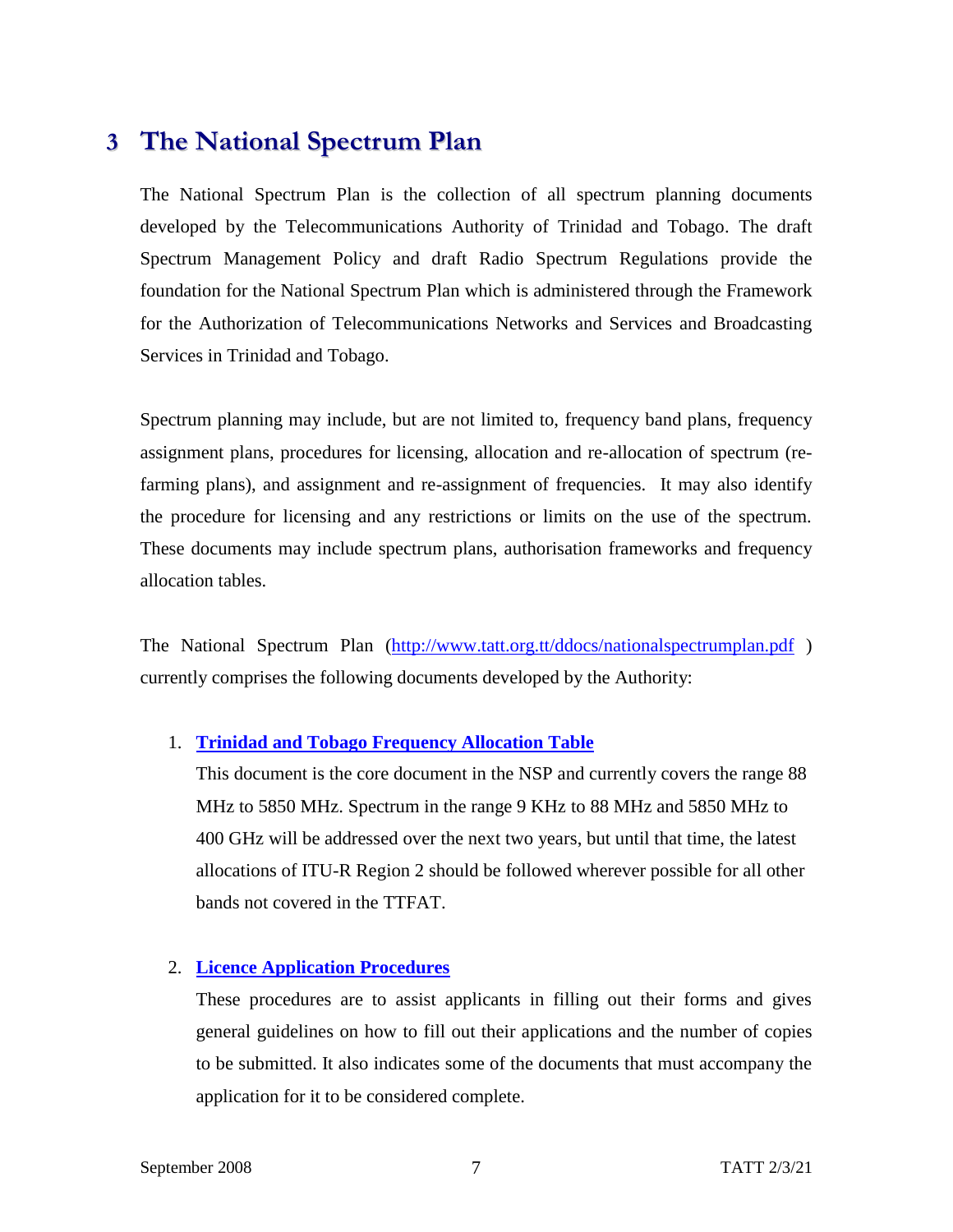#### 3. **[Framework for the Authorisation of Amateur Radio Services](https://tatt.org.tt/DesktopModules/Bring2mind/DMX/Download.aspx?Command=Core_Download&EntryId=329&PortalId=0&TabId=222)**

This document contains the requirements for amateur licensing and explains the different classes of licences that can be obtained. It addresses the renewal period as well as the certification needed for such licences. This overall guide shows the frequency bands that can be used for which class of Amateur licence and should be referred to for Amateur Licensing issues.

## 4. **[Spectrum Plan for Accommodation of Public Mobile Telecommunications](https://tatt.org.tt/Portals/0/PMTS%20S.pdf)  [Services](https://tatt.org.tt/Portals/0/PMTS%20S.pdf)**

This plan outlines the allocation of spectrum for cellular mobile services. It contains information about the bands to be used, the bandwidth of each block and the procedures for licensing. This was the guiding technical document used in the Auctioning process for liberalising the Public Domestic Mobile Services market in Trinidad and Tobago.

## 5. **[Spectrum Plan for the Accommodation of Broadband Wireless Access](https://tatt.org.tt/Portals/0/Documents/Spectrum%20Plan%20for%20the%20Accommodation%20of%20Broadband%20Wireless%20Access%20Services.pdf)  [Services](https://tatt.org.tt/Portals/0/Documents/Spectrum%20Plan%20for%20the%20Accommodation%20of%20Broadband%20Wireless%20Access%20Services.pdf)**

This document addresses the need for BWA spectrum to accommodate BWA services. It looks at the licensing approach for the various bands assigned for BWA services and includes a proposed band plan for BWA. It also specifies the maximum technical operating conditions and specifications to be imposed on the licensed radiocommunication systems in the allocated frequency ranges.

## 6. **[Refarming Plan for Broadband Wireless Access Services in the 2.3 GHz,](https://tatt.org.tt/Portals/0/Documents/Refarming%20Plan%20for%20Broadband%20Wireless%20Access%20Services%20in%20the%202.3%20GHz,%202.5%20GHz%20and%203.5%20GHz%20Bands.pdf)  [2.5GHz and 3.5 GHz Bands](https://tatt.org.tt/Portals/0/Documents/Refarming%20Plan%20for%20Broadband%20Wireless%20Access%20Services%20in%20the%202.3%20GHz,%202.5%20GHz%20and%203.5%20GHz%20Bands.pdf)**

This document looks at the availability of spectrum for new spectrum users in the 2.3 GHz, 2.5 GHz and 3.5 GHz. It identifies the terms and conditions which will govern the use of these bands for the provision of BWA services and indicates the